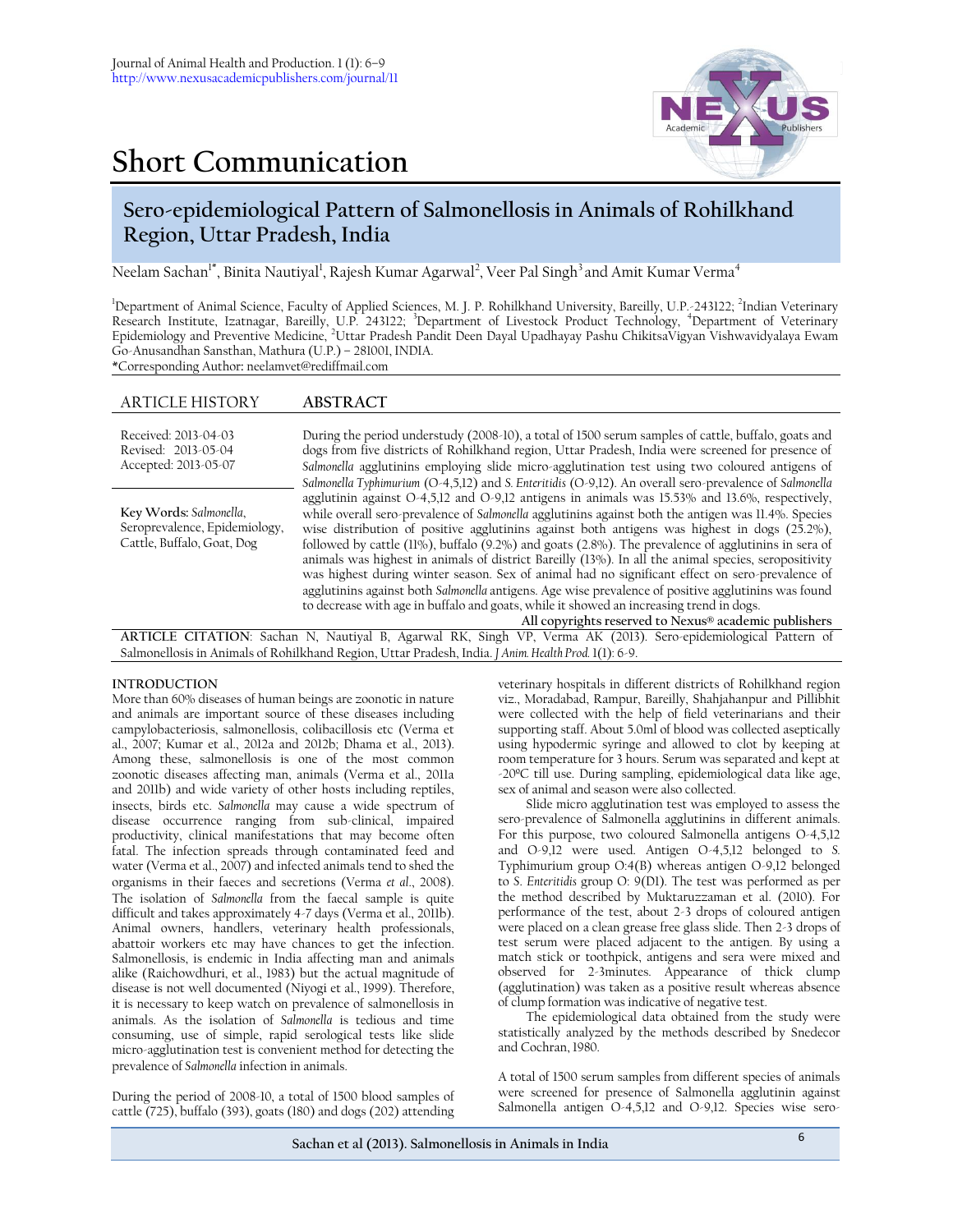

prevalence of Salmonella agglutinin against Salmonella antigens (O-4,5,12 and O-4,12) were shown in table 1. From the table 1, it can be seen that the overall sero-prevalence of *Salmonella* agglutinin against O-4,5,12 and O-9,12 antigens in animals were 15.53% and 13.6%, respectively, while an overall sero-prevalence of *Salmonella* agglutinins against both the antigens was 11.4%. The higher sero-prevalence of *Salmonella* agglutinin against *Salmonella* antigen O-4,5,12, which belongs to *Salmonella*  Typhimurium group showed the higher circulation of this

serovar in Rohilkhand region, Uttar Pradesh, India. In a sixteen year study, Basu et al. (1975) also reported that *S.* Typhimurium was the most common serotype in animals in India. Verma et al., 2007 also reported the isolation of *Salmonella* Typhimurium from apparently healthy dogs of district Bareilly, which is under Rohilkhand region. Since *S.* Typhimurium can infect man and animals equally, interspecies sharing of this serovar have also been observed (Singh et al., 2010).

| Species | $\cdot$<br>Total<br>Samples | $\cdot$<br>Samples positive<br>against O-4,5,12<br>antigen | Samples positive<br>against O-9,12 antigen | Samples positive by<br>both of the antigens | Table 1: Species<br>wise<br>sero- |
|---------|-----------------------------|------------------------------------------------------------|--------------------------------------------|---------------------------------------------|-----------------------------------|
| Cattle  | 725                         | 104<br>(14.3)                                              | 93<br>(12.8)                               | 80<br>(11.0)                                | of<br>prevalence<br>Salmonella    |
| Buffalo | 393                         | 52<br>(13.2)                                               | 44<br>(11.1)                               | 36<br>(9.2)                                 | agglutinins<br>against            |
| Goat    | 180                         | П<br>(6.1)                                                 | $\mathsf{Q}$<br>(5.0)                      | (2.8)                                       | Salmonella<br>in<br>antigen       |
| Dog     | 202                         | 66<br>(32.6)                                               | 59<br>(29.2)                               | $51*$<br>(25.2)                             | animals                           |
| Total   | 1500                        | 233<br>(15.5)                                              | 205<br>(13.6)                              | 172<br>(11.4)                               |                                   |

|  | Table 2: Age-wise distribution of Salmonella agglutinins against Salmonella antigen in animals |  |
|--|------------------------------------------------------------------------------------------------|--|
|  |                                                                                                |  |

| District          | Cattle          |                                      |                     |              | Buffalo        |                |     |                 |              | Goats                  |     |                 |                |                    |     | Dogs                 |  |                        |
|-------------------|-----------------|--------------------------------------|---------------------|--------------|----------------|----------------|-----|-----------------|--------------|------------------------|-----|-----------------|----------------|--------------------|-----|----------------------|--|------------------------|
|                   | $\langle$ 3 yrs |                                      |                     |              |                | >3yrs          |     | $\langle$ 3 yrs |              | >3yrs                  |     | $\langle$ 1 yrs |                | $\rightarrow$ lyrs |     | $\triangle$ 6 months |  | $\rightarrow$ 6 months |
|                   | n               | +ve                                  | n                   | +ve          | n              | $+ve$          | n   | +ve             | n            | $+ve$                  | n   | $+ve$           | n              | $+ve$              | n   | $+ve$                |  |                        |
| Bareilly          | 45              | $\overline{4}$                       | 205                 | 23           | 12             | $\overline{2}$ | 140 | 16              | $\mathbf{u}$ |                        | 39  |                 | 35             | 8                  | 65  | 17                   |  |                        |
| Pilibhit          |                 |                                      | 93                  | 8            | 5              |                | 51  | 4               | 6            | $\mathbf{0}$           | 19  |                 | 5              | $\overline{2}$     | 17  | 5                    |  |                        |
| Shahjahanpur      | 10              | $\overline{2}$                       | 140                 | 16           | 8              |                | 57  | 3               | 8            | $\mathbf{0}$           | 32  |                 | 10             | $\overline{2}$     | 25  | $\overline{7}$       |  |                        |
| Badaun            | 8               | $\overline{2}$                       | 87                  | 8            | 9              |                | 52  | 3               |              |                        | 22  | $\Omega$        | 10             |                    | 15  | 5                    |  |                        |
| Rampur            | $\overline{2}$  | $\mathbf{0}$                         | 73                  | $_{11}$      | 3              |                | 34  | $\overline{2}$  | 3            | $\Omega$               | 15  | $\Omega$        | $\overline{4}$ |                    | 6   |                      |  |                        |
| Moradabad         | $\overline{2}$  | $\mathbf{0}$                         | 53                  | 8            | $\overline{2}$ | $\mathbf{0}$   | 20  | $\overline{2}$  | 3            | $\Omega$               | 15  | $\Omega$        | 3              |                    |     |                      |  |                        |
| Total<br>$ux + 1$ | 74              | $\mathsf{Q}$<br>(12.1)<br>$\sim$ 1.1 | 651<br>$\mathbf{L}$ | 74<br>(11.3) | 39             | 6<br>(15.3)    | 354 | 30<br>(8.4)     | 38           | $\mathcal{D}$<br>(5.2) | 142 | 3<br>(2.1)      | 67             | 15<br>(22.3)       | 135 | 36<br>(26.6)         |  |                        |

\*Values written in parentheses are value in percentage

Species wise distribution of positive agglutinin against both the antigen were significantly higher in dogs (25.2%) in comparison to that of other species viz., cattle (11%), buffalo (9.2%) and goats (2.8%). The possible reasons for higher seroprevalence of *Salmonella* agglutinins in dogs was there habit of roaming here and there and preferably outside; close association with human beings; and thus increased chances of interspecies transmission (Verma et al., 2008). The effect of species on *Salmonella* infection has also been reported earlier in various studies. Singh et al. (2010) have also reported higher seroprevalence of salmonellosis in pet dogs than other animals. Contrary to our findings, Chandra et al. (2007) reported 40% seroprevalence of *Salmonella* antibodies among goats in Bareilly district using MAT 'O' test. But the reason for higher seroprevalence could be attributed to higher sensitivity of MAT.

Place wise distribution of *Salmonella* agglutinins against *Salmonella* antigen in animals is given in figure 1. The overall sero-prevalence of agglutinins in animal sera were highest in district Bareilly (13.0%), followed by Rampur (11.4%), Shahjahanpur (11%), Pilibhit and Budaun (10% each), and Moradabad (8.6%). From the figure 1, it can also be seen that

percentage positive in different animals varied with districts. The possible reason for this variation in different animals might be due to difference in the number of samples in different areas and prevalence of different serotypes in different areas. Verma et al. (2008) have also reported that place wise difference was very much expected as different serovars are prevalent in different areas.

Seasonal distribution of *Salmonella* agglutinins in different animal species was compared as depicted in figure 2. Results showed that seroprevalence of salmonellosis were significantly higher during winter season in all the animal species in comparison to that of other seasons. Similar pattern was seen in all the species of animals but highest seroprevalence was recorded in dogs (34.2%) during winter season. During winters, animals have low immunity and overcrowding of the animals facilitates the spread of infection.

Sex wise sero-prevalence of *Salmonella* agglutinins was almost similar in both the sexes of all animal species with minor differences. In agreement to our findings Verma et al*.* (2008) also reported non-significant difference in sero-prevalence of *Salmonella* agglutinins between male and females dogs.

**Sachan et al (2013). Salmonellosis in Animals in India** <sup>7</sup>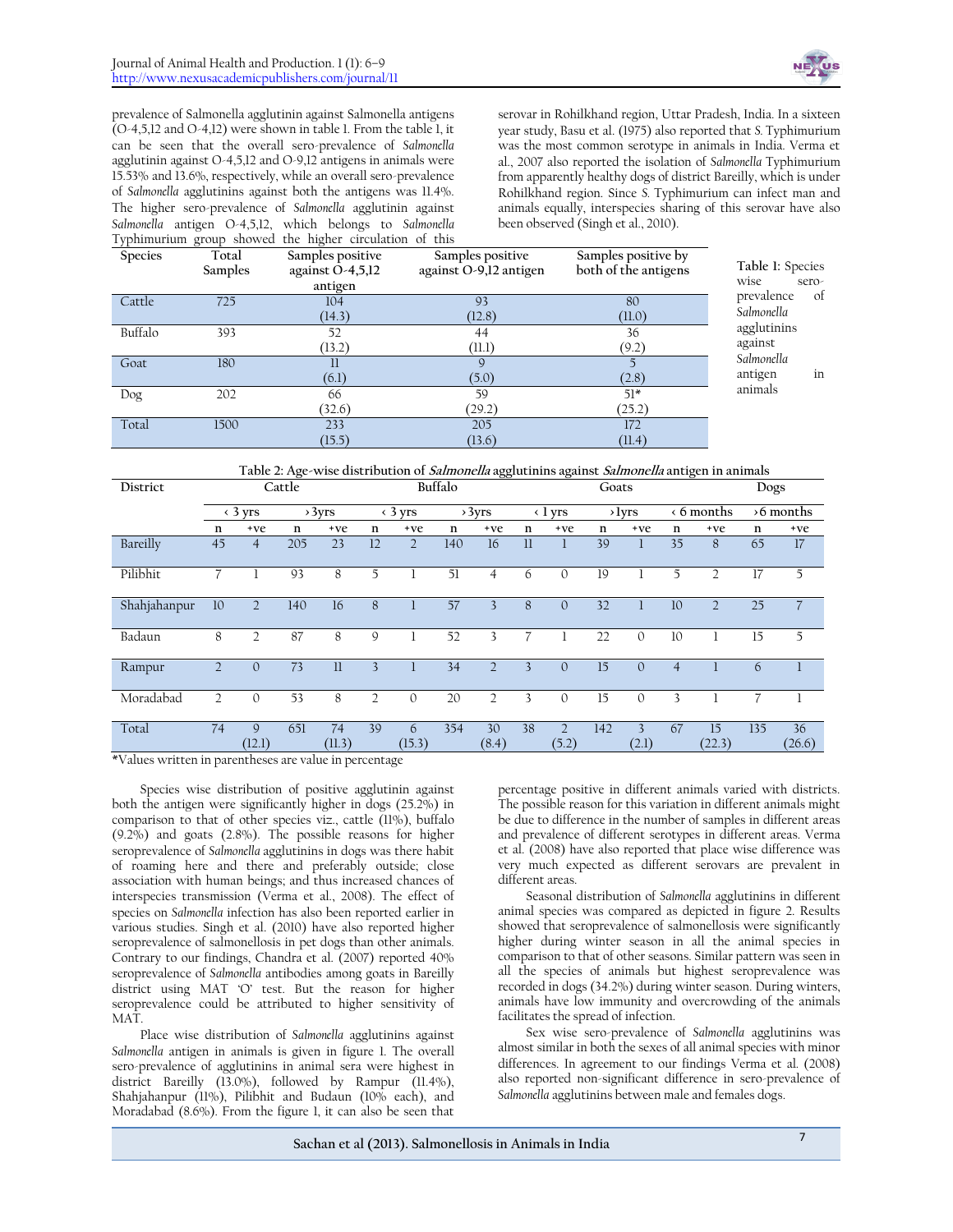

Age wise distribution of seroprevalence of *Salmonella* agglutinins is shown in table 2. Data obtained in the study showed that in cattle, young (below 3 yrs) as well as adult cattle (>3 yrs) had almost similar sero-prevalence. Young buffaloes had higher

sero-prevalence (15.3%) in comparison to that of adult buffaloes (8.4%). Similarly, young goats also had higher seroprevalence  $(5.2\%)$  in comparison to that of adult  $(>1 \text{ yrs})$  goats  $(2.1\%)$ .



Species wise distribution of positive agglutinin against both the antigen were significantly higher in dogs (25.2%) in comparison to that of other species viz., cattle (11%), buffalo (9.2%) and goats (2.8%). The possible reasons for higher seroprevalence of *Salmonella* agglutinins in dogs was there habit of roaming here and there and preferably outside; close association with human beings; and thus increased chances of interspecies transmission (Verma et al., 2008). The effect of species on *Salmonella* infection has also been reported earlier in various studies. Singh et al. (2010) have also reported higher seroprevalence of salmonellosis in pet dogs than other animals. Contrary to our findings, Chandra et al. (2007) reported 40% seroprevalence of *Salmonella* antibodies among goats in Bareilly district using MAT 'O' test. But the reason for higher seroprevalence could be attributed to higher sensitivity of MAT.

10  $\overline{5}$  $\Omega$ 

Summer

Rainy

Autumn

Winter

Spring

Place wise distribution of *Salmonella* agglutinins against *Salmonella* antigen in animals is given in figure 1. The overall sero-prevalence of agglutinins in animal sera were highest in district Bareilly (13.0%), followed by Rampur (11.4%), Shahjahanpur (11%), Pilibhit and Budaun (10% each), and Moradabad (8.6%). From the figure 1, it can also be seen that percentage positive in different animals varied with districts. The possible reason for this variation in different animals might

be due to difference in the number of samples in different areas and prevalence of different serotypes in different areas. Verma et al. (2008) have also reported that place wise difference was very much expected as different serovars are prevalent in different areas.

Total

Seasonal distribution of *Salmonella* agglutinins in different animal species was compared as depicted figure 2. Results showed that seroprevalence of salmonellosis were significantly higher during winter season in all the animal species in comparison to that of other seasons. Similar pattern was seen in all the species of animals but highest seroprevalence was recorded in dogs (34.2%) during winter season. During winters, animals have low immunity and overcrowding of the animals facilitates the spread of infection.

Sex wise sero-prevalence of *Salmonella* agglutinins was almost similar in both the sexes of all animal species with minor differences. In agreement to our findings Verma et al*.* (2008) also reported non-significant difference in sero-prevalence of *Salmonella* agglutinins between male and females dogs.

Age wise distribution of seroprevalence of *Salmonella* agglutinins is shown in table 2. Data obtained in the study showed that in cattle, young (below 3 yrs) as well as adult cattle (>3 yrs) had almost similar sero-prevalence. Young buffaloes had higher sero-prevalence (15.3%) in comparison to

Veterinarians